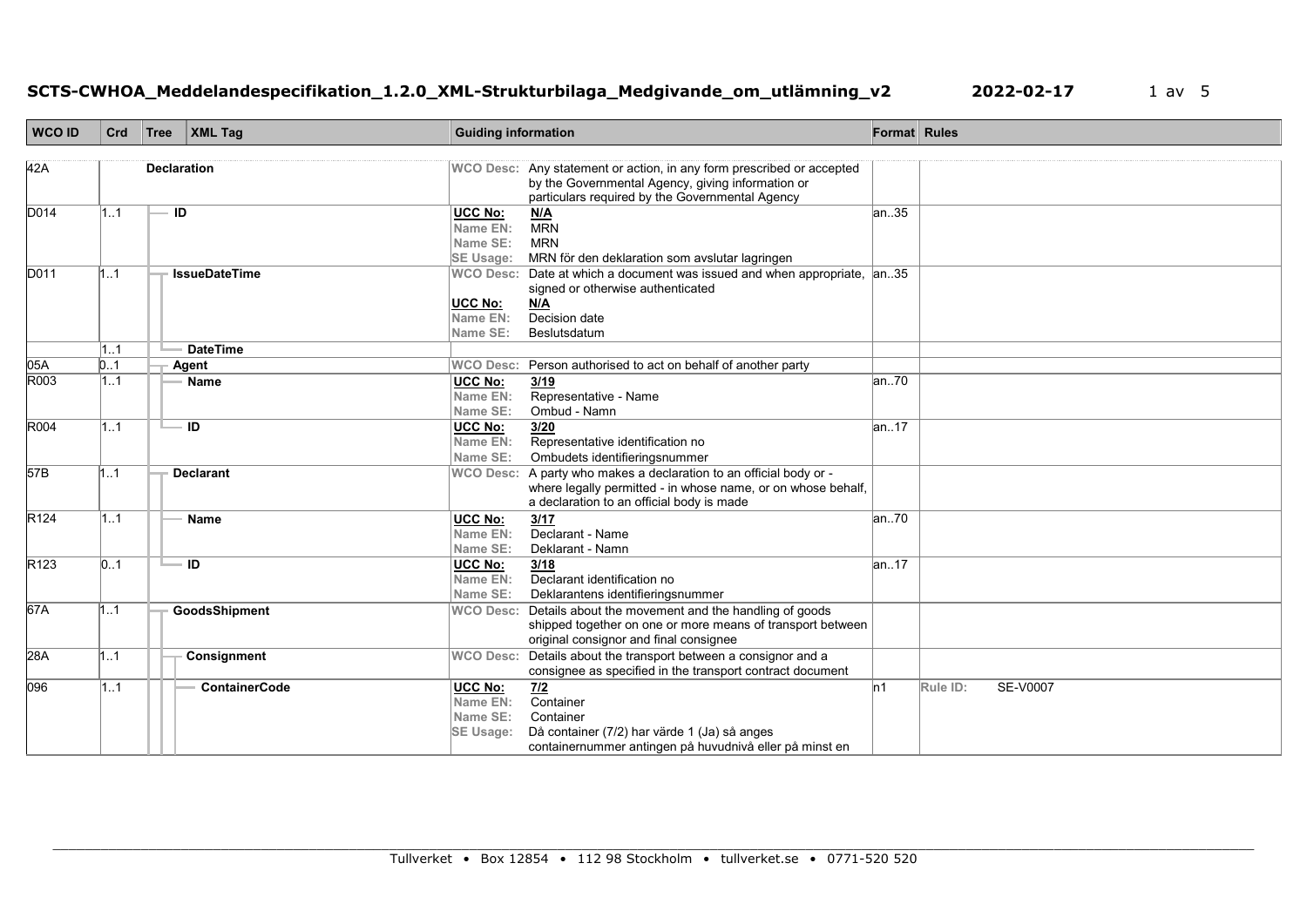# **SCTS-CWHOA\_Meddelandespecifikation\_1.2.0\_XML-Strukturbilaga\_Medgivande\_om\_utlämning\_v2 2022-02-17** 2 av 5

| <b>WCO ID</b> | Crd            | Tree | <b>XML Tag</b>            | <b>Guiding information</b> |                                                         | Format Rules |                             |
|---------------|----------------|------|---------------------------|----------------------------|---------------------------------------------------------|--------------|-----------------------------|
|               |                |      |                           |                            |                                                         |              |                             |
|               |                |      |                           |                            | varupost                                                |              |                             |
| 64A           | 1.1            |      | GoodsLocation             | <b>WCO Desc:</b>           | Information about the place where the goods are located |              |                             |
| L016          | 0.1            |      | <b>Name</b>               | <b>UCC No:</b>             | 5/23                                                    | an35         |                             |
|               |                |      |                           | Name EN:                   | Location of goods - Identification of location          |              |                             |
|               |                |      |                           | Name SE:                   | Varornas förvaringsplats - Identifiering av platsen     |              |                             |
| L017          | 0.1            |      | ID                        | <b>UCC No:</b>             | 5/23                                                    | n.3          |                             |
|               |                |      |                           | Name EN:<br>Name SE:       | Location of goods - Additional identifier               |              |                             |
| L110          | 1.1            |      | <b>TypeCode</b>           | <b>UCC No:</b>             | Varornas förvaringsplats - Tilläggskod                  | la1          | <b>SE-V0044</b><br>Rule ID: |
|               |                |      |                           | Name EN:                   | 5/23<br>Location of goods - Type of location            |              |                             |
|               |                |      |                           | Name SE:                   | Varornas förvaringsplats - Typ av plats                 |              |                             |
| 04A           | 1.1            |      | <b>Address</b>            | <b>WCO Desc:</b>           | Details relating to an address                          |              |                             |
| 410           | 1.1            |      | <b>TypeCode</b>           | <b>UCC No:</b>             | 5/23                                                    | la1          | SE-V0043<br>Rule ID:        |
|               |                |      |                           | Name EN:                   | Location of goods - Qualifier of the identification     |              |                             |
|               |                |      |                           | Name SE:                   | Varornas förvaringsplats - Kod för identifieringsmetod  |              |                             |
| 241           | 01             |      | <b>CityName</b>           | <b>UCC No:</b>             | 5/23                                                    | lan35        |                             |
|               |                |      |                           | <b>Name EN:</b>            | Location of goods - City                                |              |                             |
|               |                |      |                           | Name SE:                   | Varornas förvaringsplats - Ort                          |              |                             |
| 242           | 11             |      | CountryCode               | <b>UCC No:</b>             | 5/23                                                    | a2           | SE-V0041<br>Rule ID:        |
|               |                |      |                           | Name EN:                   | Location of goods - Country                             |              |                             |
|               |                |      |                           | Name SE:                   | Varornas förvaringsplats - Land                         |              |                             |
| 239           | 0.1            |      | Line                      | <b>UCC No:</b>             | 5/23                                                    | an70         |                             |
|               |                |      |                           | Name EN:                   | Location of goods - Street and number                   |              |                             |
|               |                |      |                           | Name SE:                   | Varornas förvaringsplats - Gatuadress                   |              |                             |
| 245           | 0.1            |      | PostcodelD                | <b>UCC No:</b>             | 5/23                                                    | an.9         |                             |
|               |                |      |                           | Name EN:                   | Location of goods - Postcode                            |              |                             |
|               |                |      |                           | Name SE:                   | Varornas förvaringsplats - Postnummer                   |              |                             |
| 31B           | $\mathsf{D}$ . |      | <b>TransportEquipment</b> | <b>WCO Desc:</b>           | Details of Transport equipment used for the consignment |              |                             |
|               | 9999           |      |                           |                            |                                                         |              |                             |
| 159           | 1.1            |      | — ID                      | UCC No:                    | 7/10                                                    | lan17        |                             |
|               |                |      |                           | <b>Name EN:</b>            | Container identification number                         |              |                             |
|               |                |      |                           | Name SE:                   | Containernummer                                         |              |                             |
| 65A           | D1             |      | GoodsMeasure              | <b>WCO Desc:</b>           | Details about the goods weight, quantities, and amounts |              |                             |
| 126           | 1.1            |      | <b>GrossMassMeasure</b>   | <b>UCC No:</b>             | 6/5                                                     | n.16.6       |                             |
|               |                |      |                           | Name EN:                   | Gross mass (kg)                                         |              |                             |
|               |                |      |                           | Name SE:                   | Bruttovikt (kg)                                         |              |                             |
|               |                |      |                           | <b>SE Usage:</b>           | Bruttovikt anges på antingen huvudnivå eller på alla    |              |                             |
|               |                |      |                           |                            | varuposter                                              |              |                             |
| 68A           | 1999           |      | GovernmentAgencyGoodsItem |                            | WCO Desc: Goods item as declared to Government Agency   |              |                             |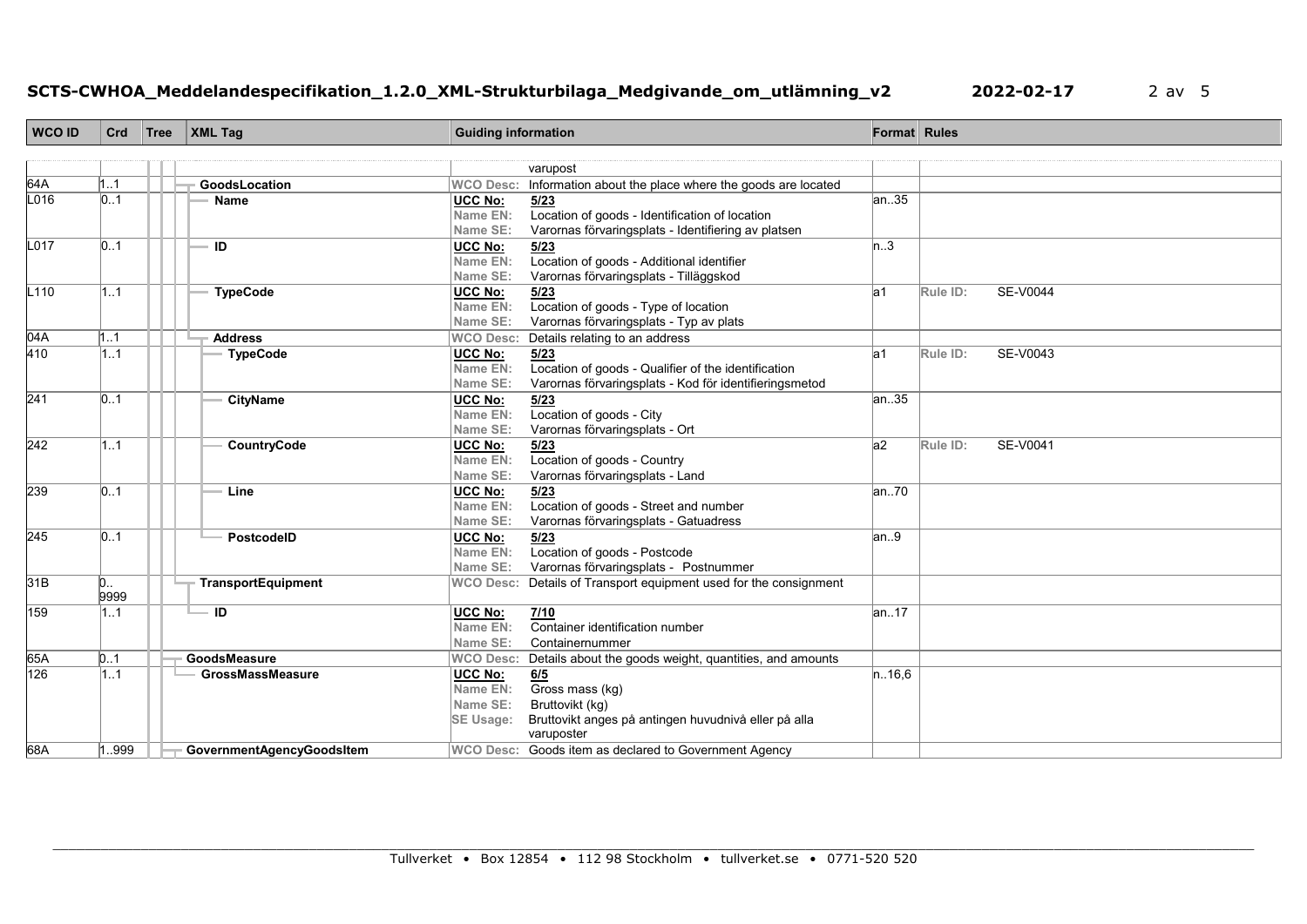# **SCTS-CWHOA\_Meddelandespecifikation\_1.2.0\_XML-Strukturbilaga\_Medgivande\_om\_utlämning\_v2 2022-02-17** 3 av 5

| <b>WCO ID</b> | Crd                    | Tree | $\vert$ XML Tag            | <b>Guiding information</b>                                                                                                                                                    |        | Format Rules                          |  |
|---------------|------------------------|------|----------------------------|-------------------------------------------------------------------------------------------------------------------------------------------------------------------------------|--------|---------------------------------------|--|
| 006           | 1.1                    |      | SequenceNumeric            | <b>UCC No:</b><br>1/6<br>Goods item number<br>Name EN:                                                                                                                        | n.5    |                                       |  |
|               |                        |      |                            | Name SE:<br>Varupostnummer                                                                                                                                                    |        |                                       |  |
| 23A           | 1.1                    |      | <b>Commodity</b>           | Details about the properties of the goods<br><b>WCO Desc:</b>                                                                                                                 |        |                                       |  |
| 137           | 1.1                    |      | <b>Description</b>         | UCC No:<br>6/8<br>Description of goods<br>Name EN:<br>Varubeskrivning<br>Name SE:                                                                                             | an512  |                                       |  |
| 21A           | D1                     |      | <b>Classification</b>      | Details about the non-commercial categorization of a<br><b>WCO Desc:</b><br>commodity by a standard-setting organization                                                      |        |                                       |  |
| 145           | 11                     |      | ID                         | UCC No:<br>6/14<br>Commodity code<br>Name EN:<br>Name SE:<br>Varukod                                                                                                          |        | <b>SE-V0045</b><br>$ an.18 $ Rule ID: |  |
|               | 1.1                    |      | IdentificationTypeCode     | UCC No:<br>N/A<br>Name EN:<br>Classification qualifier<br>Kvalificerare för klassificering<br>Name SE:<br>Endast kodvärden KNR eller TAR används<br><b>SE Usage:</b>          | an.3   | SE-V0014<br>Rule ID:                  |  |
| 65A           | D1                     |      | GoodsMeasure               | Details about the goods weight, quantities, and amounts<br><b>WCO Desc:</b>                                                                                                   |        |                                       |  |
| 126           | 1.1                    |      | <b>GrossMassMeasure</b>    | <b>UCC No:</b><br>6/5<br>Gross mass (kg)<br>Name EN:<br>Name SE:<br>Bruttovikt (kg)<br>Bruttovikt anges på antingen huvudnivå eller på alla<br><b>SE Usage:</b><br>varuposter | n.16.6 |                                       |  |
| 31B           | $\mathsf{D}$ .<br>9999 |      | TransportEquipment         | WCO Desc: Details of Transport equipment used for the consignment                                                                                                             |        |                                       |  |
| 159           | 1.1                    |      | ID                         | UCC No:<br>7/10<br>Name EN:<br>Container identification number<br>Name SE:<br>Containernummer                                                                                 | an17   |                                       |  |
| 70A           | 1.1                    |      | <b>GovernmentProcedure</b> | <b>WCO Desc:</b><br>Details about the current and previous government procedure                                                                                               |        |                                       |  |
| 166           | 1.1                    |      | <b>CurrentCode</b>         | UCC No:<br>1/10<br>Procedure - Requested procedure code<br>Name EN:<br>Name SE:<br>Förfarande - Kod för begärt förfarande                                                     | an.3   | SE-V0050<br>Rule ID:                  |  |
| 161           | 1.1                    |      | PreviousCode               | <b>UCC No:</b><br>1/10<br>Name EN:<br>Procedure - Previous procedure<br>Förfarande - Kod för föregående förfarande<br>Name SE:                                                | an2    | <b>SE-V0050</b><br>Rule ID:           |  |
| 93A           | 1.99                   |      | Packaging                  | Details related to packaging<br><b>WCO Desc:</b>                                                                                                                              |        |                                       |  |
| 142           | 01                     |      | <b>MarksNumbersID</b>      | <b>UCC No:</b><br>6/11<br>Shipping marks<br>Name EN:<br>Name SE:<br>Märken                                                                                                    | an512  |                                       |  |
| 144           | 01                     |      | <b>QuantityQuantity</b>    | <b>UCC No:</b><br>6/10                                                                                                                                                        | n.8    |                                       |  |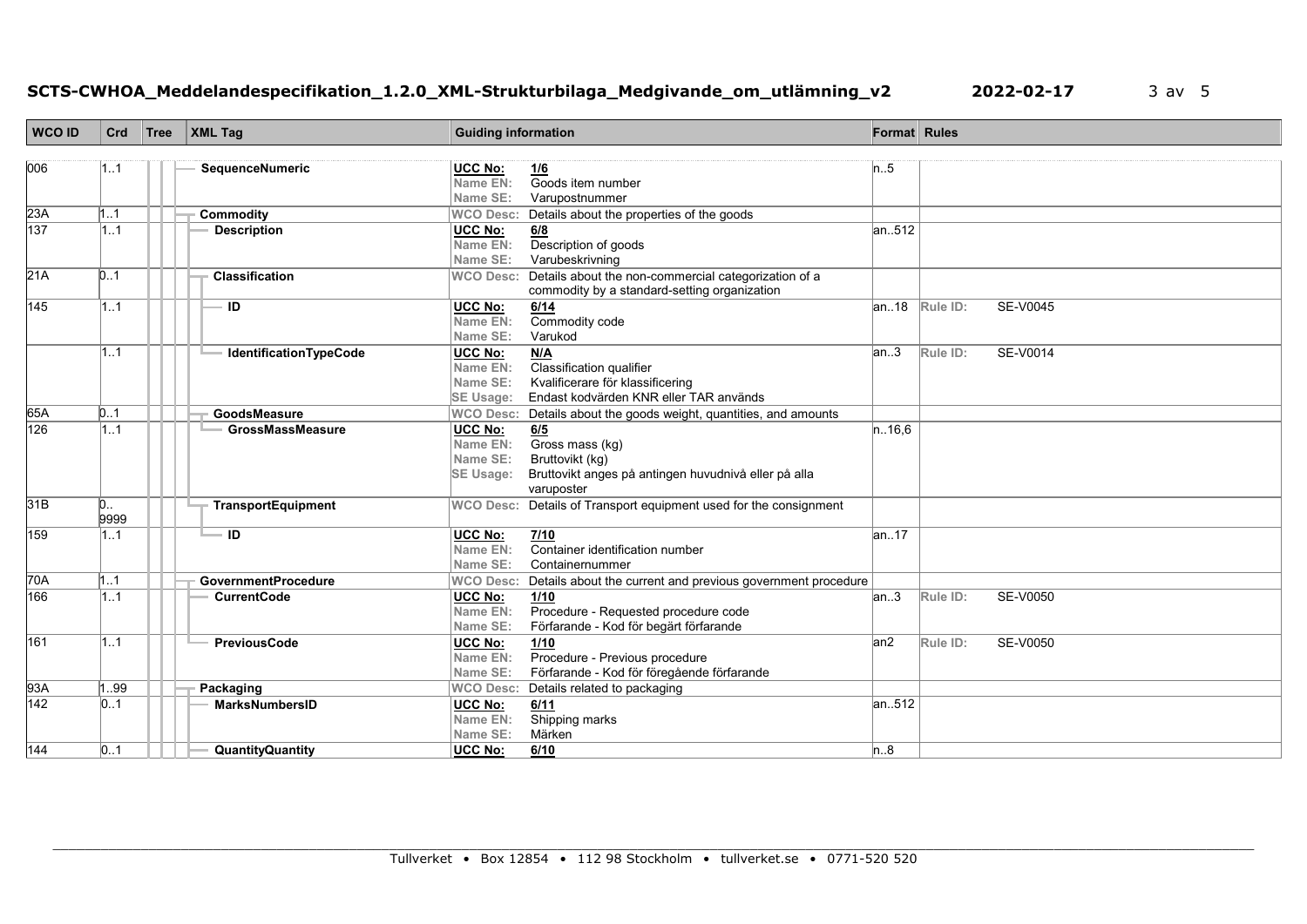# **SCTS-CWHOA\_Meddelandespecifikation\_1.2.0\_XML-Strukturbilaga\_Medgivande\_om\_utlämning\_v2 2022-02-17** 4 av 5

| <b>WCO ID</b> | Crd            | $\mathsf{Tree}$ | <b>XML Tag</b>            | <b>Guiding information</b>   |                                                                     | Format Rules |          |          |
|---------------|----------------|-----------------|---------------------------|------------------------------|---------------------------------------------------------------------|--------------|----------|----------|
|               |                |                 |                           |                              |                                                                     |              |          |          |
|               |                |                 |                           | Name EN:                     | Number of packages                                                  |              |          |          |
|               |                |                 |                           | Name SE:                     | Antal kollin                                                        |              |          |          |
| 141           | 11             |                 | <b>TypeCode</b>           | <b>UCC No:</b>               | 6/9                                                                 | an.2         | Rule ID: | SE-V0049 |
|               |                |                 |                           | Name EN:                     | Type of packages                                                    |              |          |          |
| 99A           | 0.99           |                 | <b>PreviousDocument</b>   | Name SE:<br><b>WCO Desc:</b> | Kollislag<br>Information relating to the previous document          |              |          |          |
| D031          | 1.1            |                 | CategoryCode              | <b>UCC No:</b>               | 2/1                                                                 | la1          | Rule ID: | SE-V0036 |
|               |                |                 |                           | Name EN:                     | Simplified declaration/Previous documents - Document                |              |          |          |
|               |                |                 |                           |                              | category                                                            |              |          |          |
|               |                |                 |                           | Name SE:                     | Förenklad deklaration/Tidigare dokument -                           |              |          |          |
|               |                |                 |                           |                              | Dokumentkategori                                                    |              |          |          |
| D018          | 11             |                 | ID                        | UCC No:                      | 2/1                                                                 | an35         |          |          |
|               |                |                 |                           | Name EN:                     | Simplified declaration/Previous documents - Previous                |              |          |          |
|               |                |                 |                           |                              | document reference                                                  |              |          |          |
|               |                |                 |                           | Name SE:                     | Förenklad deklaration/Tidigare dokument - Referens till             |              |          |          |
|               |                |                 |                           |                              | tidigare dokument                                                   |              |          |          |
|               |                |                 |                           | <b>SE Usage:</b>             | Tidigare handling anges på antingen huvudnivå eller<br>varupostnivå |              |          |          |
| D019          | 11             |                 | <b>TypeCode</b>           |                              |                                                                     | lan4         | Rule ID: | SE-V0019 |
|               |                |                 |                           | UCC No:<br>Name EN:          | 2/1<br>Simplified declaration/Previous documents - Previous         |              |          |          |
|               |                |                 |                           |                              | document type                                                       |              |          |          |
|               |                |                 |                           | Name SE:                     | Förenklad deklaration/Tidigare dokument - Tidigare                  |              |          |          |
|               |                |                 |                           |                              | dokumenttyp                                                         |              |          |          |
| 171           | 0.1            |                 | LineNumeric               | UCC No:                      | 2/1                                                                 | n.5          |          |          |
|               |                |                 |                           | Name EN:                     | Simplified declaration/Previous documents - Goods item              |              |          |          |
|               |                |                 |                           |                              | identifier                                                          |              |          |          |
|               |                |                 |                           | Name SE:                     | Förenklad deklaration/Tidigare dokument -                           |              |          |          |
|               |                |                 |                           |                              | Varupostidentifierare                                               |              |          |          |
| 35B           | 0.1            |                 | <b>UCR</b>                | <b>WCO Desc:</b>             | Unique Trader Reference such as UCR                                 |              |          |          |
| 009           | 11             |                 | TraderAssignedReferenceID | UCC No:<br>Name EN:          | 2/4<br>Reference number/UCR                                         | lan35        |          |          |
|               |                |                 |                           | Name SE:                     | Referensnummer/UCR                                                  |              |          |          |
| 35B           | 0.1            |                 | <b>UCR</b>                | <b>WCO Desc:</b>             | Unique Trader Reference such as UCR                                 |              |          |          |
| 009           | 1.1            |                 | TraderAssignedReferenceID | <b>UCC No:</b>               | 2/4                                                                 | lan35        |          |          |
|               |                |                 |                           | Name EN:                     | Reference number/UCR                                                |              |          |          |
|               |                |                 |                           | Name SE:                     | Referensnummer/UCR                                                  |              |          |          |
| 99A           | $\mathsf{D}$ . |                 | PreviousDocument          |                              | WCO Desc: Information relating to the previous document             |              |          |          |
|               | 9999           |                 |                           |                              |                                                                     |              |          |          |
| D031          | 1.1            |                 | CategoryCode              | <b>UCC No:</b>               | 2/1                                                                 | la1          | Rule ID: | SE-V0036 |